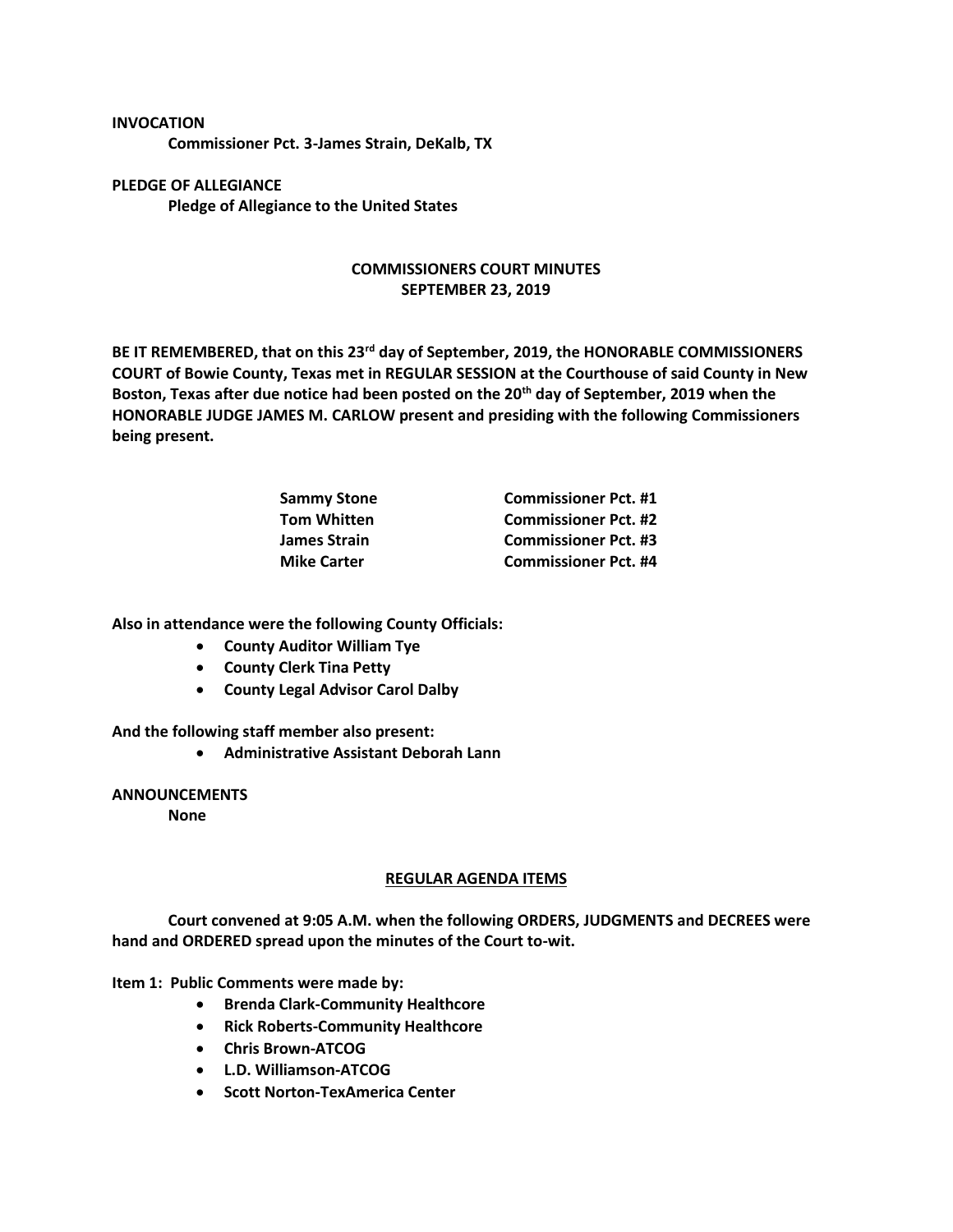**Item 2: There was no Commissioners Court response to Public Comments.**

- **Item 3: No action taken (presentation by REDI Group).**
- **Item 4: On this 23rd day of September, 2019, a motion was made by Commissioner James Strain and duly second by Commissioner Sammy Stone to proclaim October 6-12, 2019 as National 4-H week. Motion was put to a vote and all Commissioners voted yes and none voted no. Motion carried.**
- **Item 5: On this 23rd day of September, 2019, a motion was made by Commissioner Tom Whitten and duly second by Commissioner Sammy Stone to approve the re-appointment of Derrick McGary and Ardis Richardson to the Bowie County Housing Authority Board. Motion was put to a vote and all Commissioners voted yes and none voted no. Motion carried.**
- **Item 6: On this 23rd day of September, 2019, a motion was made by Commissioner Sammy Stone and duly second by Commissioner Tom Whitten to approve an Amendment Contract with the Texas Department of Family and Protective Services. Motion was put to a vote and all Commissioners voted yes and none voted no. Motion carried.**
- **Item 7: On this 23rd day of September, 2019, a motion was made by Commissioner Sammy Stone and duly second by Commissioner Mike Carter to approve a plat for Northern Pines Subdivision in Pct. 1. Motion was put to a vote and all Commissioners voted yes and none voted no. Motion carried.**
- **Item 8: On this 23rd day of September, 2019, a motion was made by Commissioner James Strain and duly second by Commissioner Tom Whitten to approve Bonds for Jennifer Beckett-County Auditor, Pat McCoy-Elections Administrator and Paige Brock-Assistant to Auditor. Motion was put to a vote and all Commissioners voted yes and none voted no. Motion carried.**

**Item 9: There were no budget adjustments (line item transfers).**

**Item 10: On this 23rd day of September, 2019, a motion was made by Commissioner James Strain and duly second by Commissioner Sammy Stone to approve payment of accounts payable and payroll. Motion was put to a vote and all Commissioners voted yes and none voted no. Judge Carlow did not vote. Motion carried.**